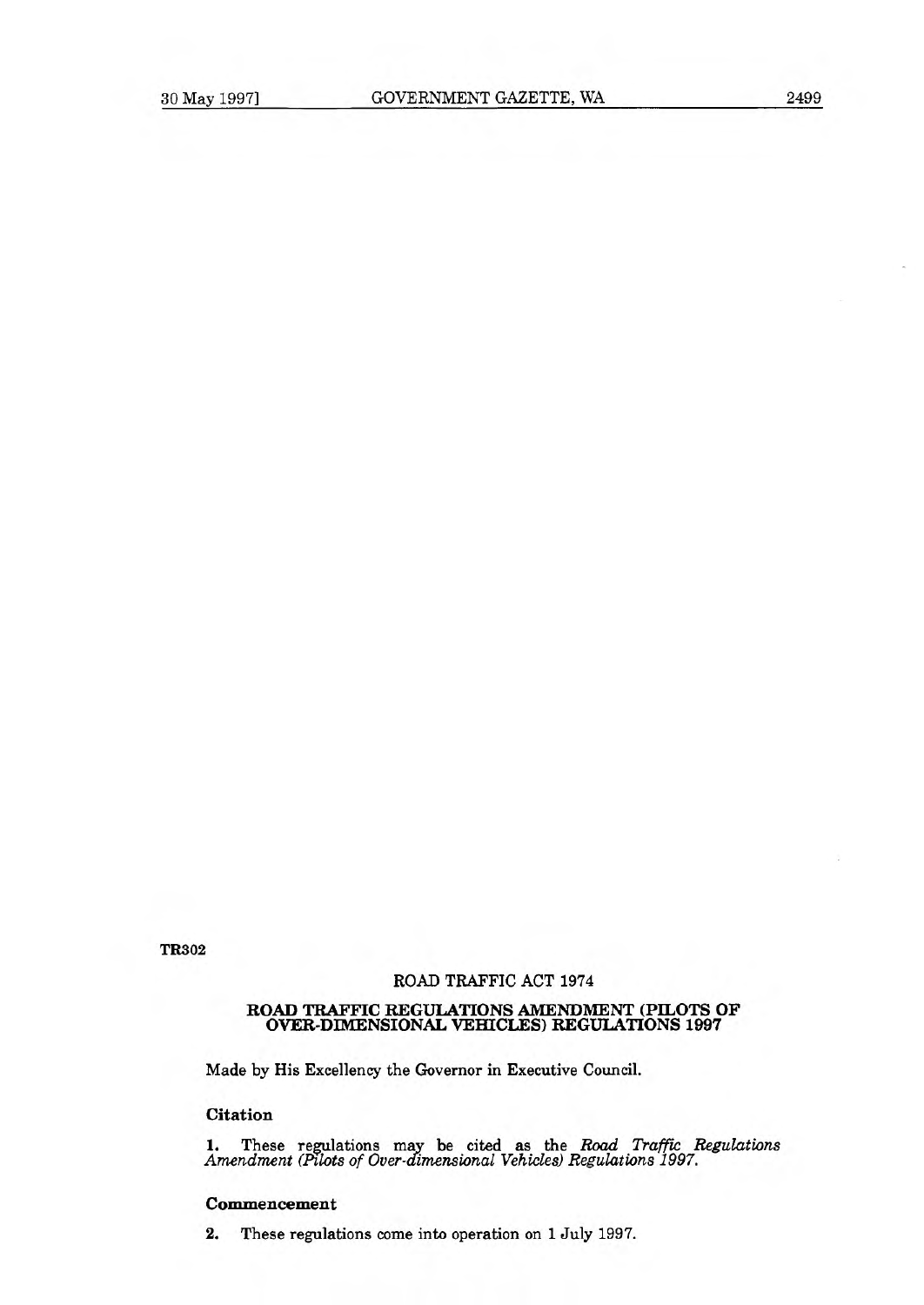".

## **Principal regulations**

3. In these regulations the *Road Traffic Code 1975\** is referred to as the principal regulations.

[\* *Reprinted as at 26 July 1995. For amendments to 24 March 1997 see 1995 Index to Legislation of Western Australia, Table 4, pp. 240-41 and Gazette 19 and 25 January, 1 November and 24 December 1996 and 31 January 1997.1* 

# **Regulation 103 amended**

**4.** Regulation 103 (1) of the principal regulations is amended by inserting the following definitions in the appropriate alphabetical positions —

- **"accredited** pilot" means a person who has successfully completed a training course in the pilotage of over-dimensional vehicles, being a course which is  $-$ 
	- (a) provided by a person registered by the Training Accreditation Council as a training provider under section 27 (1) (a) of the *Vocational Education and Training Act 1996;* and
	- (b) accredited by that Council under section 27 (1) (b) of that Act;

**"over-dimensional vehicle"** means a vehicle which exceeds the maximum dimensions permitted under regulation 1108 of the *Road Traffzc (Vehicle Standards) Regulations 1977* (by the application of the Australian Design Rules);

### **Regulation 202 amended**

- **5.** Regulation 202 (1) of the principal regulations is amended -
	- (a) after paragraph (b) by deleting "or";
	- (b) in paragraph (c) by deleting "vehicle," and substituting the following -
		- " vehicle; or ";and
	- (c) after paragraph (c) by inserting the following paragraph  $$ 
		- a
			- (d) an accredited pilot, if the signal or direction given by the pilot is given -
				- (i) for the purpose of facilitating the movement of an over-dimensional vehicle being escorted by the pilot; and
				- (ii) while the pilot is wearing a reflective vest of a type approved by the Commissioner of Police by notice published in the *Gazette,*

### Regulation 203A inserted

 $\overline{u}$ 

6. After regulation 203 of the principal regulations the following regulation is inserted -

# **Accredited pilots and drivers of escorted over-dimensional vehicles exempt from certain regulations**

**203A.** (1) When an over-dimensional vehicle is being escorted by an accredited pilot -

(a) regulations 501, 506 and 508 do not apply to the accredited pilot; and

a